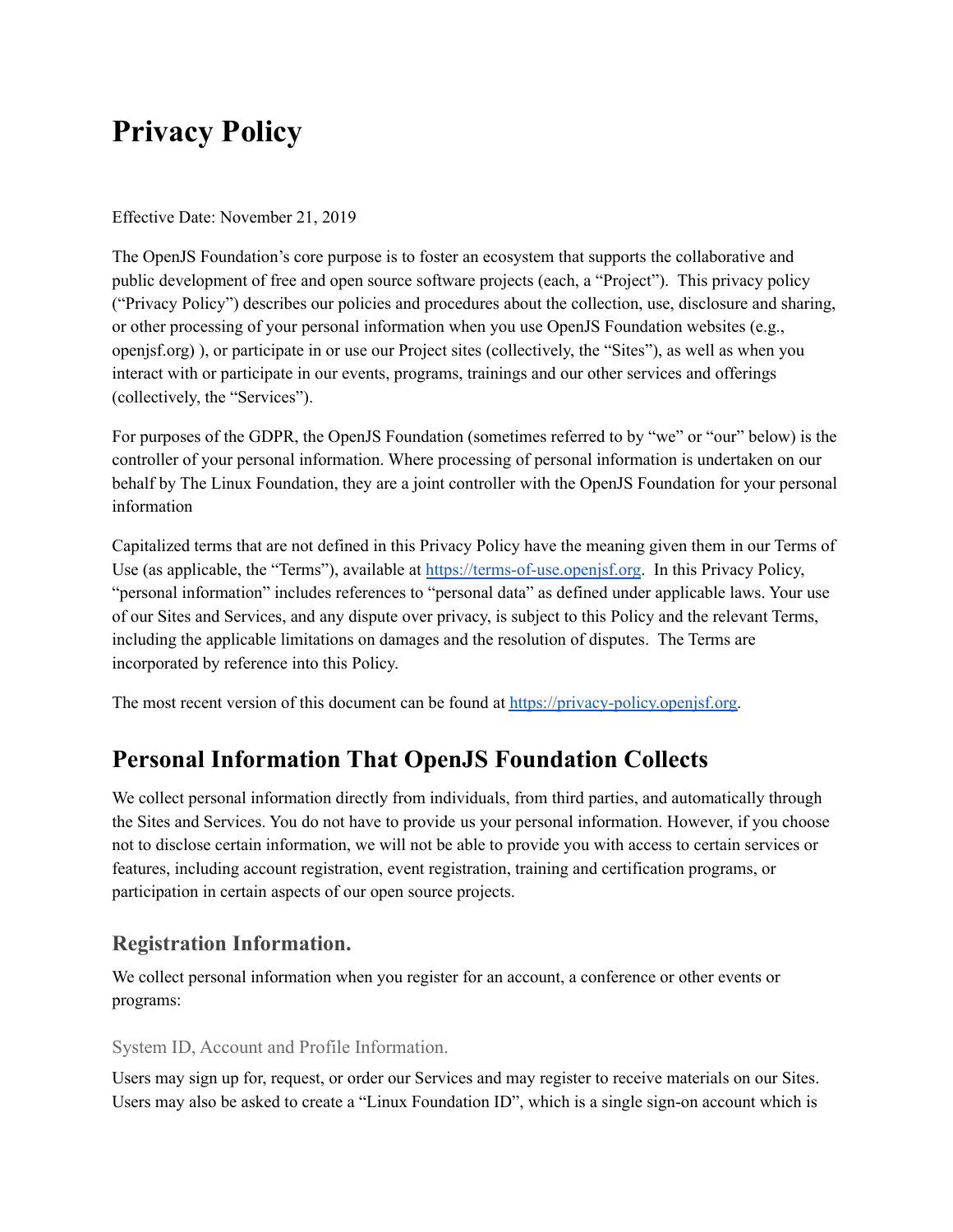used for common access to many of our Services. Personal information collected on the Sites includes community forum content, profiles, photographs, names, unique identifiers (e.g., social media handles or usernames), contact and billing information (e.g., email address, postal address, telephone, fax), and transaction information. In order to access certain personalized services on the Sites, you may be asked to also create and store a username and password for an account from The Linux Foundation. Also, in order to tailor subsequent communications to users and continuously improve the Sites' operations and services, OpenJS Foundationmay also ask users to provide additional optional information regarding their interests, demographics, experience and detailed contact preferences.

### Events Registration.

When you register for one of our events (e.g., conferences and summits) to participate as an attendee, a speaker or a sponsor, we collect personal information that includes name, company, contact information, and other information. We may also collect other optional personal information such as likes, interests, dietary restriction, size preferences for conference attire gifts and other background information. In addition, if you provide it, we may collect (1) personal information about disabilities, medical conditions and allergies in order to provide appropriate accommodations for attendees, and (2) personal information about your citizenship, date of birth, and passport details if you request assistance from us with obtaining a visa letter to travel to one of our events.

### Training and Certification Exam Registration.

When you participate in one of our training or certification programs, we collect registration-related personal information that includes name, company, certifications, contact information, and other information depending on the circumstances.

### Registration for Project Resources and OpenJS Foundation Resources.

You can register to receive access to various resources provided by OpenJS Foundation and its Projects regarding the open source ecosystem, open source project development, collaboration and best practices. This includes providing us with personal information such as your email address and name to receive newsletters, mailing list postings and social media postings, to view webinars, and to access other resources made available by OpenJS Foundation and its Projects.

## **Your Contributions to Open Source Projects.**

Attribution, Provenance and Integrity. When you contribute source code, documentation or other content to one of our Projects (whether on your own behalf or through contributions made as part of your employment services to your employer), we collect and store the information and content that you contribute. This includes the contents of those contributions, as well as information required to confirm the provenance of intellectual property contained in those contributions, and personal information that you make publicly available in the record of the contribution pursuant to sign-offs under the Developer Certificate of Origin [\(https://developercertificate.org/](https://developercertificate.org/)). Some Projects require additional agreements or information pursuant to their intellectual property policies; in such cases we collect and store information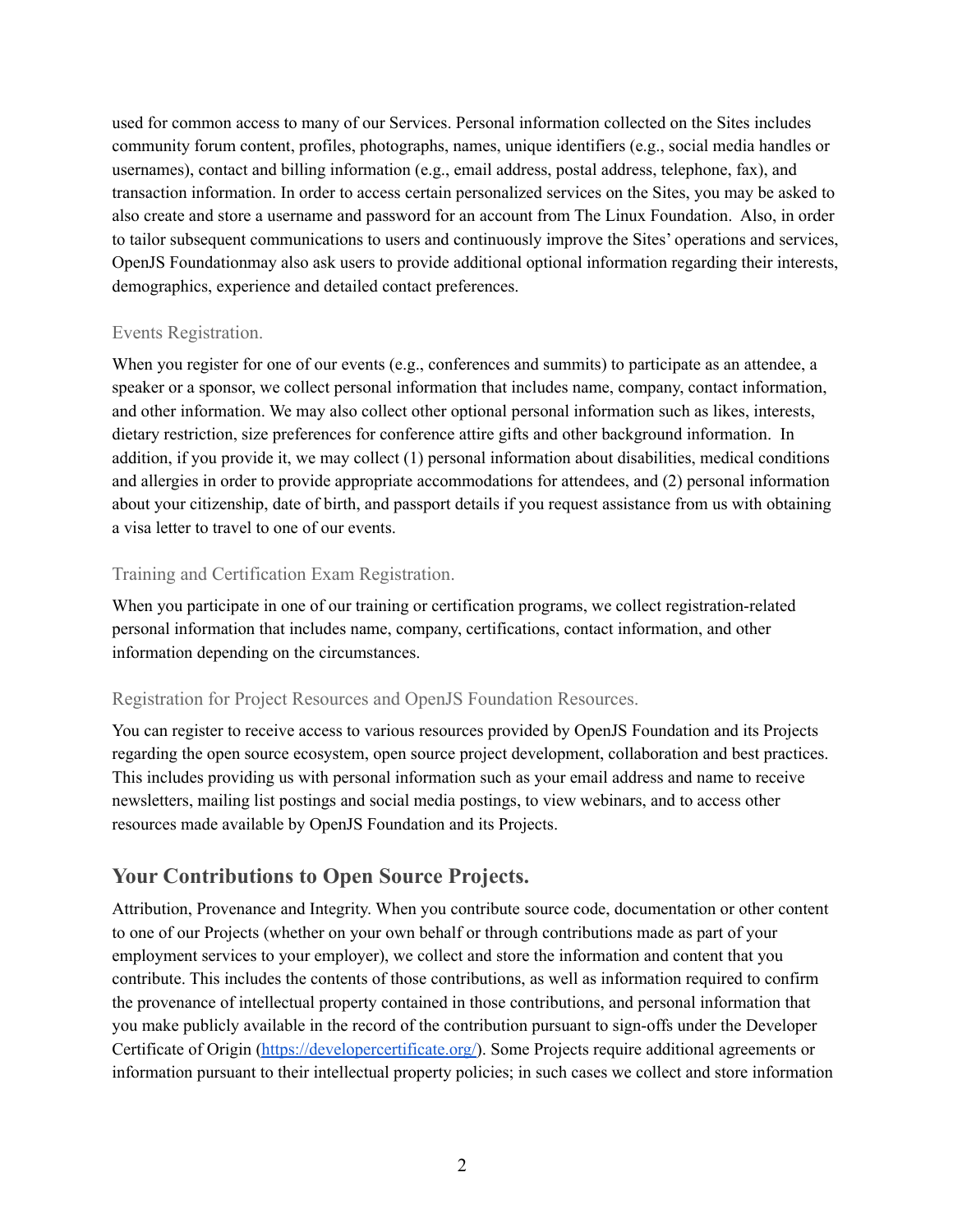related to your acceptance of those agreements. We may also collect information relating to your participation in technical, governance or other Project-related meetings.

Other Project-related Content. The content you provide in relation to Projects also includes materials that you make publicly available in connection with Project development, collaboration and communication, such as on mailing lists, blogs, Project wiki pages and issue trackers, and related services.

Applicants for OpenJS Foundation Internships or Employment. We collect and store personal information relating to individuals who apply to participate in one or more of our Project-related internships. The personal information collected and stored for Project-related internships, may include your name, address, or other contact information. In addition, if you choose to provide it, we may collect personal information regarding your membership in a diverse or underrepresented group.

Your Content. We collect and store the information and content that you post to the Sites, including your questions, answers, comments, forum postings, and responses to surveys. Please see the section on Publicly Available Information for how the information you post will be viewed on our Sites.

Communications. When you communicate with us (via email, phone, through the Sites or otherwise), we may maintain a record of your communication.

Payment Information. To purchase Services (including registering for events, training and certification exams), users may be asked to be directed to a third-party site, such as Stripe, to pay for their purchases. If applicable, the third-party site may collect payment information directly to facilitate a transaction. OpenJS Foundation generally only records the result of the transaction and any references to the transaction record provided by the third-party site.

Automatically Collected Information. In addition, OpenJS Foundation may automatically collect the following information about users' use of the Sites or Services through cookies, web beacons, and other technologies: your domain name; your browser type and operating system; web pages you view; links you click; your IP address; the length of time you visit our Sites and or use our Services; and the referring URL, or the webpage that led you to our Sites. We may combine this information with other information that we have collected about you, including, where applicable, your user name, name, and other personal information. Please see our [Cookie](https://www.linuxfoundation.org/cookies/) Policy for more information about our use of cookies.

De-identified Information. We may de-identify and aggregate certain personal information we collect such that the information no longer identifies or can be linked to a particular user or an individual data subject ("De-identified Information"), subject to the terms of any applicable user agreements. We may use this information to improve our Services, analyze trends, publish market research, and for other marketing, research or statistical purposes, and may disclose such information to third parties for these specific purposes.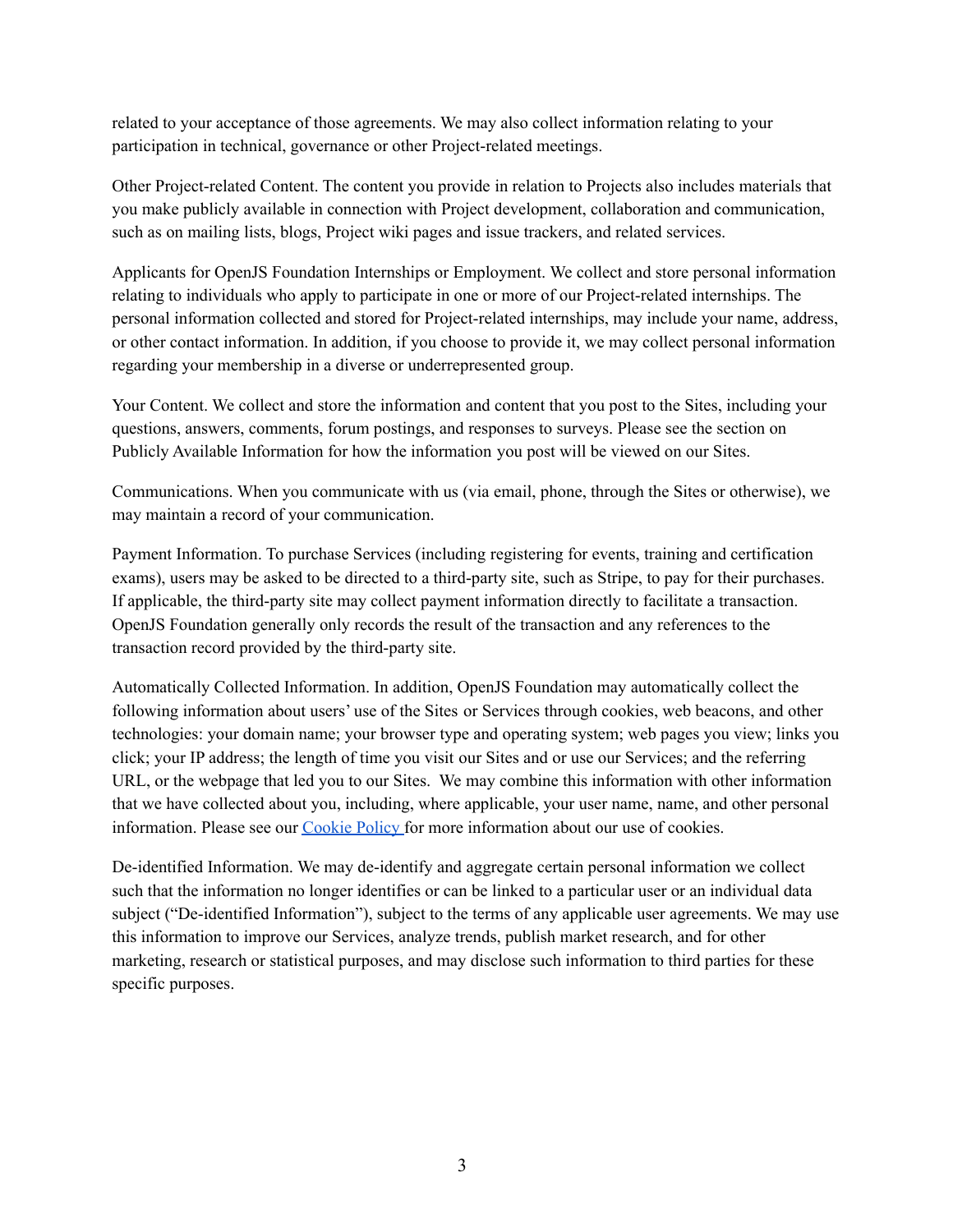# **Purposes and Legal Bases for Our Using of Your Personal Information**

### **Purposes and Legitimate Interests**

OpenJS Foundation and the Linux Foundation use the personal information we collect for our legitimate business interests, which include the following purposes:

- Providing our Sites and Services. To provide the Services and our Sites (including Project Sites), to communicate with you about your use of our Sites and Services, to respond to your inquiries, provide troubleshooting of the Sites and for other purposes to support users and the community.
- Operating our Open Source Projects. To enable communication between and among open source developers in the community; to facilitate and document Project governance and technical decision-making; to maintain, and make publicly available on a perpetual basis, records regarding intellectual property provenance and license compliance for Project contributions; and for related activities to further our core purpose of fostering an ecosystem that supports the collaborative and public development of free and open source software projects. See the "Attribution, Provenance and Integrity" section above for more information.
- Maintain our Training and Certification Programs. To maintain records about who has attended or registered to attend training programs, take certification exams and received certain certifications.
- Event Administration. To plan, organize, and facilitate access to events and related services and activities, and to carry out informative and safe events for participants, including attendees, speakers and sponsors. If you provide us information about disabilities, medical conditions and allergies, we will use this information in order to provide appropriate accommodations for attendees and to ensure their health and safety; we will not use this information for other purposes, unless required by law or as necessary to defend our legal rights. If you request assistance from us for obtaining a visa letter to travel to one of our events and provide us with information required for such assistance (such as your citizenship, date of birth, and passport details), we will use this information in order to assist with providing you a visa letter; we will not use this information for other purposes, unless required by law or as necessary to defend our legal rights.
- Internship Applications. To select participants for our Project-related internship programs, including the evaluation and selection of interns and employees from among applicants. If you choose to provide information regarding your membership in a diverse or underrepresented group, we will use this information in connection with internship diversity programs we may operate; we will not use this information for other purposes, unless required by law or as necessary to defend our legal rights.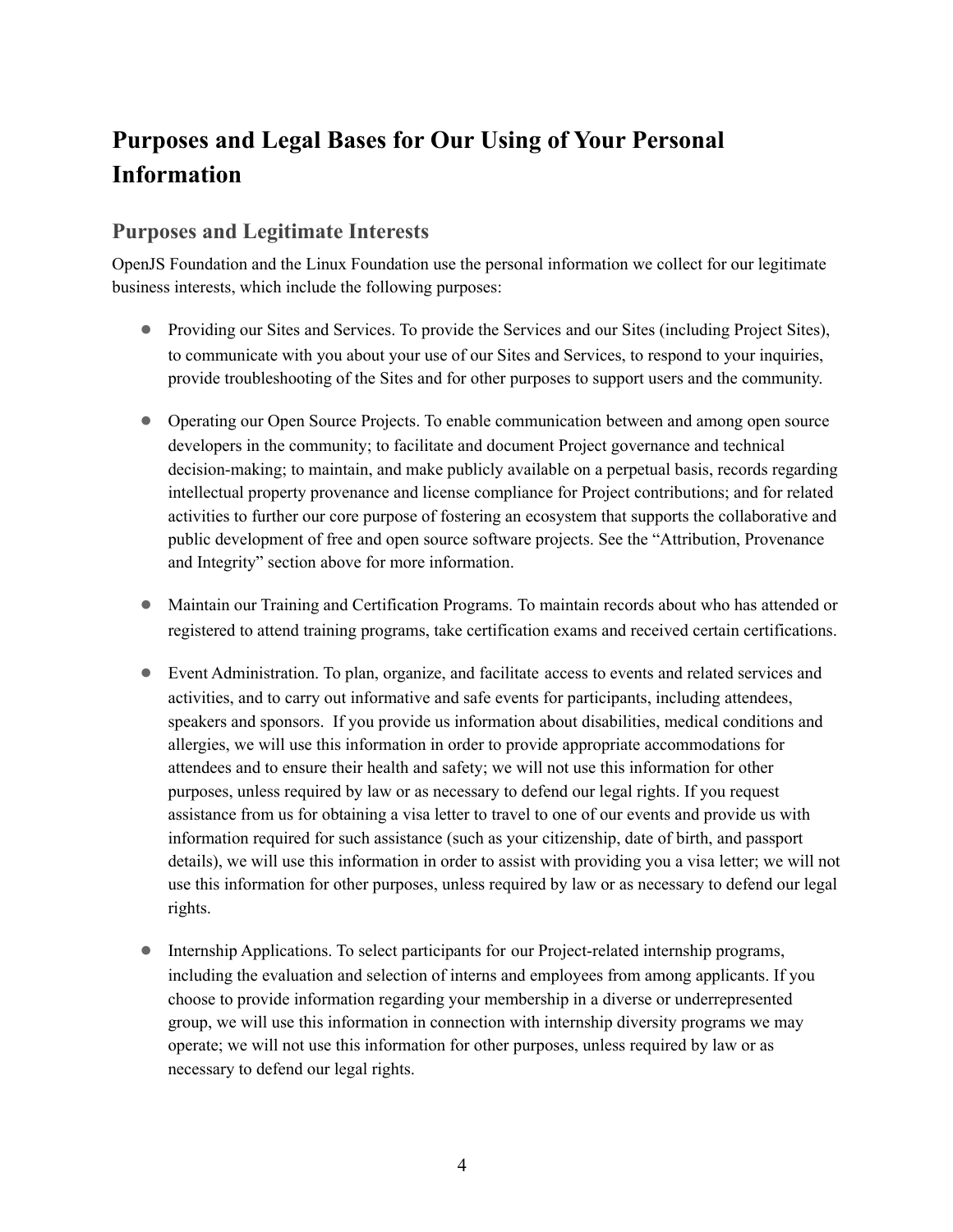- Personalization. To tailor the content and information that we may send or display to you on our Sites and in our Services, to offer location customization and personalized help and instructions and to otherwise personalize your experiences.
- Marketing and Promotions. For marketing and promotional purposes, such as to send you news and newsletters, special offers, and promotions, or to otherwise contact you about Projects, Services, events, trainings or other information we think may interest you related to OpenJS Foundation, and, subject to applicable law, our service providers.
- Advertising. For targeting advertising to you on our Sites and third-party sites and measuring the effectiveness and reach of ads and services (through third-party ad networks and services).
- Analytics. To gather metrics to better understand how users access and use our Sites and Services and participate in our Projects; to evaluate and improve the Sites, including personalization, to develop new services; and to understand metrics regarding the community health of our Projects. If a user voluntary provides and explicitly consents to our processing of personal information regarding their demographics and socioeconomics, we process such personal information for the specific purposes for which you have consented, which may include for the purpose of compiling, analyzing and disclosing aggregate statistics regarding diversity of participation in open source projects and communities, to help track progress towards meeting OpenJS Foundation's commitment to diversity initiatives and subject to your consent.
- Compliance. To comply with legal obligations and requests. For example, to comply with laws that compel us to disclose information to public authorities, courts, law enforcement or regulators, maintain records for a certain period, or maintain records demonstrating enforcement and sublicensing of our trademarks and those of our Projects.
- Business and Legal Operations. As part of our general business and legal operations (e.g., accounting, record keeping, and for other business administration purposes), and as necessary to establish, exercise and defend (actual and potential) legal claims.
- Prevent Misuse. Where we believe necessary to investigate, prevent or take action regarding illegal activities, suspected fraud, situations involving potential threats to the safety of any person or violations of the relevant Terms or this Privacy Policy.

## **Purposes and Legal Bases**

| Purposes of Processing<br>(see above) | Legal Bases of Processing (EU Users) |
|---------------------------------------|--------------------------------------|
|---------------------------------------|--------------------------------------|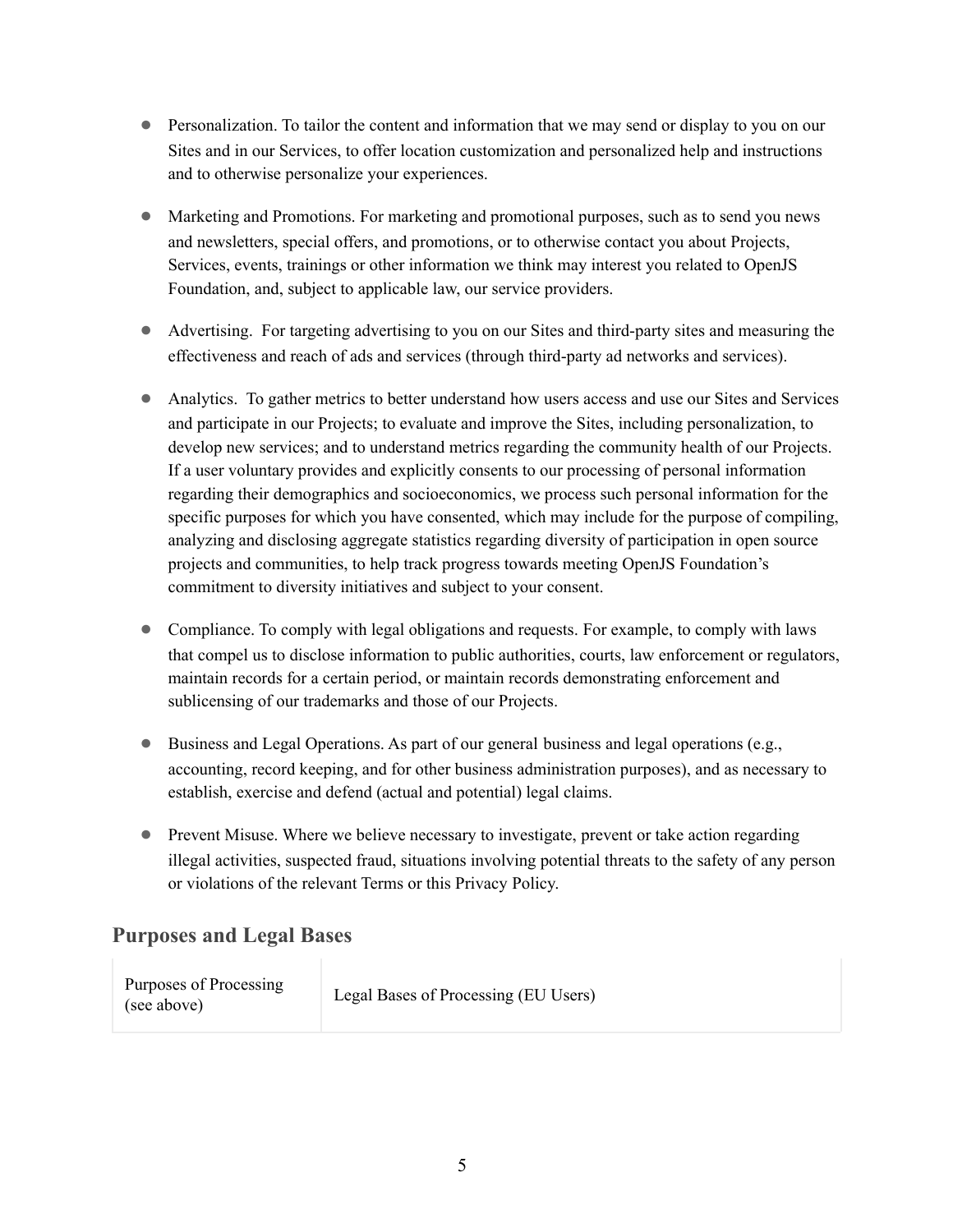| Providing our Sites and<br>Services                 | Our Legitimate Business Interests<br>Where Necessary to Enter into or Perform a Contract with You<br>$\bullet$<br>(upon your request, or as necessary to make the Services<br>available)<br>Compliance with Law<br>$\bullet$<br>Where permitted, with Your Consent (where we process any<br>$\bullet$<br>sensitive personal information you voluntarily provide $-$ e.g.,<br>for diversity-related purposes)                             |
|-----------------------------------------------------|------------------------------------------------------------------------------------------------------------------------------------------------------------------------------------------------------------------------------------------------------------------------------------------------------------------------------------------------------------------------------------------------------------------------------------------|
| Operating our Open<br>Source Projects               | Our Legitimate Business Interests<br>$\bullet$<br>Where Necessary to Enter into or Perform a Contract with You<br>$\bullet$<br>(upon your request, or as necessary to enable your participation<br>in the Projects or to make the Services available)<br>Compliance with Law<br>$\bullet$<br>As Necessary to Establish, Exercise and Defend Legal Claims<br>$\bullet$                                                                    |
| Internship and<br><b>Employment Applications</b>    | Our Legitimate Business Interests<br>$\bullet$<br>Where Necessary to Enter into or Perform a Contract with You<br>$\bullet$<br>(upon your request, or as necessary relating to Your application<br>for an internship)<br>Compliance with Law<br>$\bullet$<br>Where permitted, with Your Consent (where we process any<br>$\bullet$<br>sensitive personal information you voluntarily provide $-e.g.,$<br>for diversity-related purposes) |
| <b>Event Administration</b>                         | Our Legitimate Business Interests<br>$\bullet$<br>Where Necessary to Enter into or Perform a Contract with You<br>$\bullet$<br>(upon your request, or as necessary to make the Services<br>available)<br>Compliance with Law<br>With Your Consent (in particular regarding your sensitive<br>personal information $-e.g.,$ disability and medical conditions<br>and information related to a visa letter request)                        |
| Offer Training and<br><b>Certification Programs</b> | Our Legitimate Business Interests<br>Where Necessary to Enter into or Perform a Contract with You<br>$\bullet$<br>(upon your request, or as necessary to make the Services<br>available)                                                                                                                                                                                                                                                 |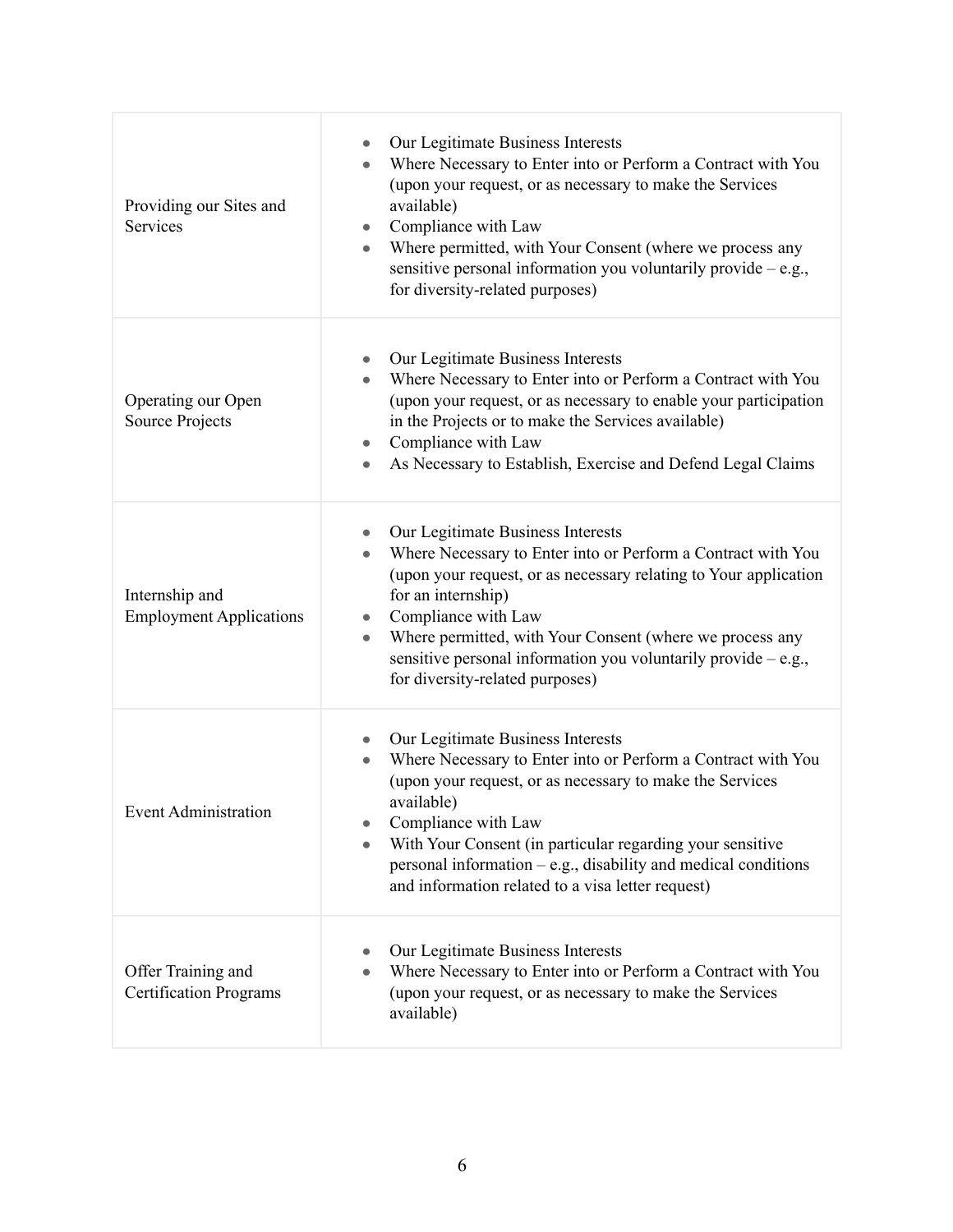| Personalization                         | Our Legitimate Business Interests                                                                                                                                                                                             |
|-----------------------------------------|-------------------------------------------------------------------------------------------------------------------------------------------------------------------------------------------------------------------------------|
| Marketing and<br>Promotions             | Our Legitimate Business Interests, and those of the Linux<br>$\bullet$<br>Foundation<br><b>With Your Consent</b>                                                                                                              |
| Advertising                             | Our Legitimate Business Interests<br>With Your Consent                                                                                                                                                                        |
| Analytics                               | Our Legitimate Business Interests<br>$\bullet$<br>Where permitted, with Your Consent (where we process any<br>$\bullet$<br>sensitive personal information you voluntarily provide $-e.g.,$<br>for diversity-related purposes) |
| Compliance                              | Our Legitimate Business Interests<br>Compliance with Law<br>$\bullet$<br>As Necessary to Establish, Exercise and Defend Legal Claims                                                                                          |
| <b>Business and Legal</b><br>Operations | Our Legitimate Business Interests<br>Compliance with Law<br>$\bullet$<br>As Necessary to Establish, Exercise and Defend Legal Claims<br>$\bullet$                                                                             |
| <b>Prevent Misuse</b>                   | Our Legitimate Business Interests<br>Compliance with Law<br>As Necessary to Establish, Exercise and Defend Legal Claims                                                                                                       |

## **Sharing of Personal Information**

We disclose personal information as set forth below, and where individuals have otherwise consented:

● Publicly Available Information, including Your Contributions to Open Source Projects. User names, other user ids, email addresses and other attribution information related to the information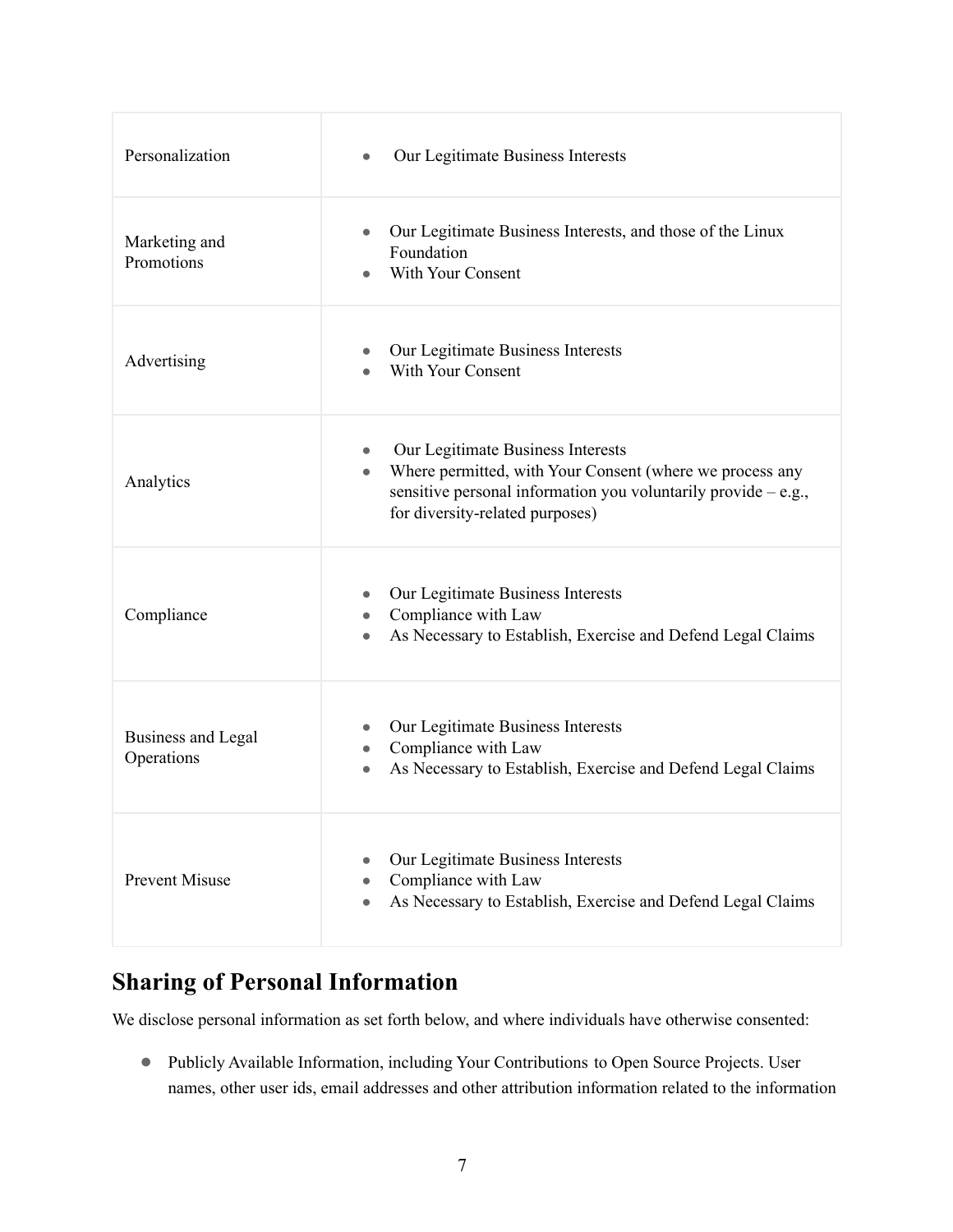and contributions that a User posts in conjunction with or subject to an Open Source license are publicly available in the relevant Project source code repositories. Your contributions to Open Source Projects, and certain of your other Content such as comments and messages posted to public forums, are available to other participants and users of our Projects and of our Services, and may be viewed publicly. In some cases you may be able to provide Project or contribution-related information directly to third-party sites and services; these third parties are independent data controllers and their use of your personal information is subject to their own policies.

- Service Providers. We may share your information with third party service providers who use this information to perform services for us, such as payment processors, hosting providers, auditors, advisors, contractors and consultants. In addition, The Linux Foundation performs services for OPenJS Foundation as a managed services provider with regards to our Projects. In such cases, we may share with The Linux Foundation the same types of data as described above, doing so in the furtherance of performing Services for those Projects. The Linux Foundation's privacy policy is available at <https://www.linuxfoundation.org/privacy/>.
- Organizational Events. We may disclose or transfer information, including personal information, as part of any merger, sale, and transfer of our assets, or restructuring of all or part of our business operations, bankruptcy, or similar event, including in negotiations, due diligence, and integrations related to such transactions.
- Event Participants. If you register for an event, we may ask for your consent to share your personal information with third party sponsors and other participants; for example, to facilitate your ability to swipe your badge to easily sign up for or participate in activities, events and gifts offered by third parties participating in the event, or to give you the option to be listed on the attendee list that is available to other attendee, sponsors and participants. We will not share your event information with third parties without your consent, and in particular you have the choice whether or not to permit your badge to be swiped by any third party participating in the event.
- Training and Program Sponsors. If you participate in one of our certification or training programs that a third party has sponsored or engaged us to provide to you and others (e.g., your employers), we may receive attendee list information from them and may share information about your completion of the program, including confirmation of your participation and your certification exam results, as applicable; these third parties are independent data controllers and their use of your personal information is subject to their own policies. You may also elect to provide third parties (e.g., your employers or your prospective employers) with information that will enable them to look up your certification exam status; if you do so, we may share your certification exam status with such third parties.
- Legally Required. We may disclose your information if we are required to do so by law (including to law enforcement in the U.S. and other jurisdictions).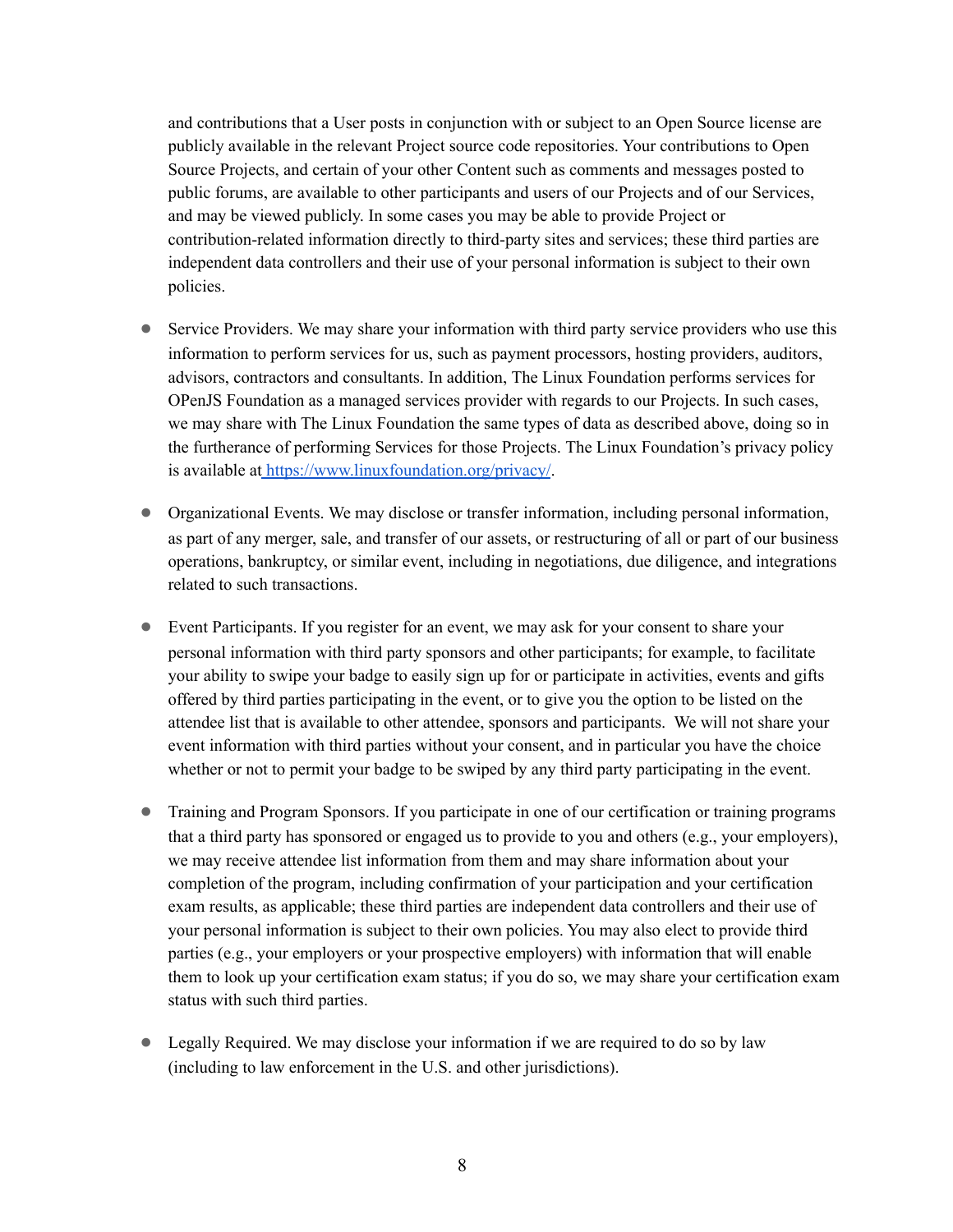- Protection of Rights. We may disclose information where we believe it necessary to respond to claims asserted against us or, comply with legal process (e.g., subpoenas or warrants), enforce or administer our agreements and terms, for fraud prevention, risk assessment, investigation, and protect the rights, property or safety of OpenJS Foundation, its Users, participants in its events or Projects, or others.
- Anonymized and Aggregated Information. We may share aggregate or De-identified information with third parties for research, marketing, analytics and other purposes, provided such information does not identify a particular individual.

## **Cookies, Tracking, and Interest-Based Ads**

We and our third-party providers use cookies, clear GIFs/pixel tags, JavaScript, local storage, log files, and other mechanisms to automatically collect and record information about your usage and browsing activities on our Site and across third party sites or online services. We may combine this information with other information we collect about users. Below, we provide a brief summary of these activities. For more detailed information about these mechanisms and how we collect activity information, see our [Cookie](https://www.linuxfoundation.org/cookies/) Policy.

- Cookies. These are small files with a unique identifier that are transferred to your browser through our websites. They allow us to remember users who are logged in, to understand how users navigate through and use the Sites, and to display personalized content and targeted ads (including on third party sites and applications).
- Pixels, web beacons, clear GIFs. These are tiny graphics with a unique identifier, similar in function to cookies, which we track browsing activities. We use these as part of our Training Affiliate Program. We also use these in our emails to let us know when they have been opened or forwarded, so we can gauge the effectiveness of our communications.
- Analytics Tools. We may use internal and third-party analytics tools, including Google [Analytics.](https://support.google.com/analytics/answer/6004245?hl=en) The third-party analytics companies we work with may combine the information collected with other information they have independently collected from other websites and/or other online products and services. Their collection and use of information is subject to their own privacy policies.

Please note that OpenJS Foundation does not respond to browser "do not track" signals or other similar mechanisms intended.

Targeted Ads. As discussed in our Cookie Policy, we may work with third party advertisers to display more relevant ads on our website and on third party sites; these third parties may display ads to you based on your visit to our Sites and other third party sites. For more information about this and how you can opt out of such ads, please see our [Cookie](https://www.linuxfoundation.org/cookies/) Policy.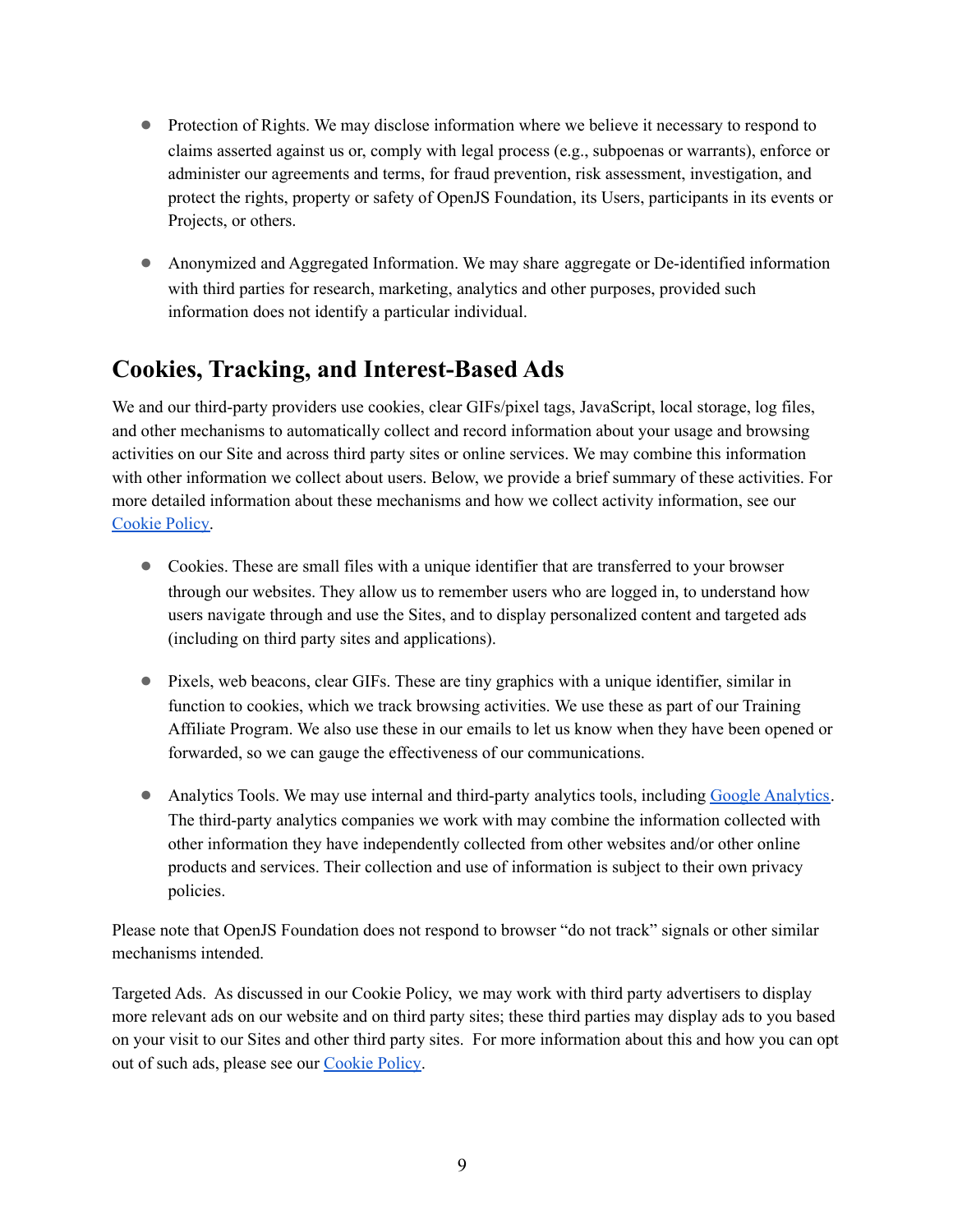## **Data Security**

We have implemented commercially reasonable precautions designed to protect the information we collect from loss, misuse, and unauthorized access, disclosure, alteration, and destruction. Please be aware that despite our best efforts, no data security measures can guarantee 100% security.

You should take steps to protect against unauthorized access to your passwords, phone, and computer by, among other things, signing off after using a shared computer, choosing robust passwords that nobody else knows or can easily guess, not using a password for more than one site or service, and keeping your log-ins and passwords private. We are not responsible for any lost, stolen, or compromised passwords or for any activity on your account via unauthorized password activity. We ask you to promptly notify us if you become aware that any information provided by or submitted to our Sites or through our Services is lost, stolen, or used without permission at privacy@openjsf.org.

## **Marketing Choices**

You may opt out of or withdraw your consent to receive direct marketing emails from us by using the unsubscribe or opt out mechanisms included in our marketing emails or by emailing privacy@openjsf.org. You may also unsubscribe from mailing lists via the applicable mailing list's subscription website or, in some cases, by using the unsubscribe mechanisms included in such emails.

## **Retention of Your Personal Information**

We generally keep personal information only for as long as required to fulfill the purposes for which it was collected. However, in some circumstances, we may retain personal information for other periods of time, for instance where we are required to do so in accordance with legal, tax and accounting requirements, or if required to do so by a legal process, legal authority, or other governmental entity having authority to make the request, for so long as required. In specific circumstances, we may also retain your personal information for longer periods of time corresponding to a statute of limitation, so that we have an accurate record of your dealings with us in the event of any complaints or challenges.

# **International Transfers**

If you are located within the European Economic Area, the United Kingdom or Switzerland, you should note that your personal information will be transferred to countries outside these jurisdictions, including the United States where OpenJS Foundation is located. The U.S. is deemed by the European Union to provide inadequate data protection. However, we have put in place European Commission approved Standard Contractual Clauses to provide for adequate safeguards to protect personal information transferred outside these jurisdictions, including between OpenJS Foundation and service providers. In addition, if personal information is transferred to third party service providers located outside these jurisdictions, we will take steps to ensure that your personal information receives the same level of protection as if it remained within these jurisdictions, including by entering into data transfer agreements,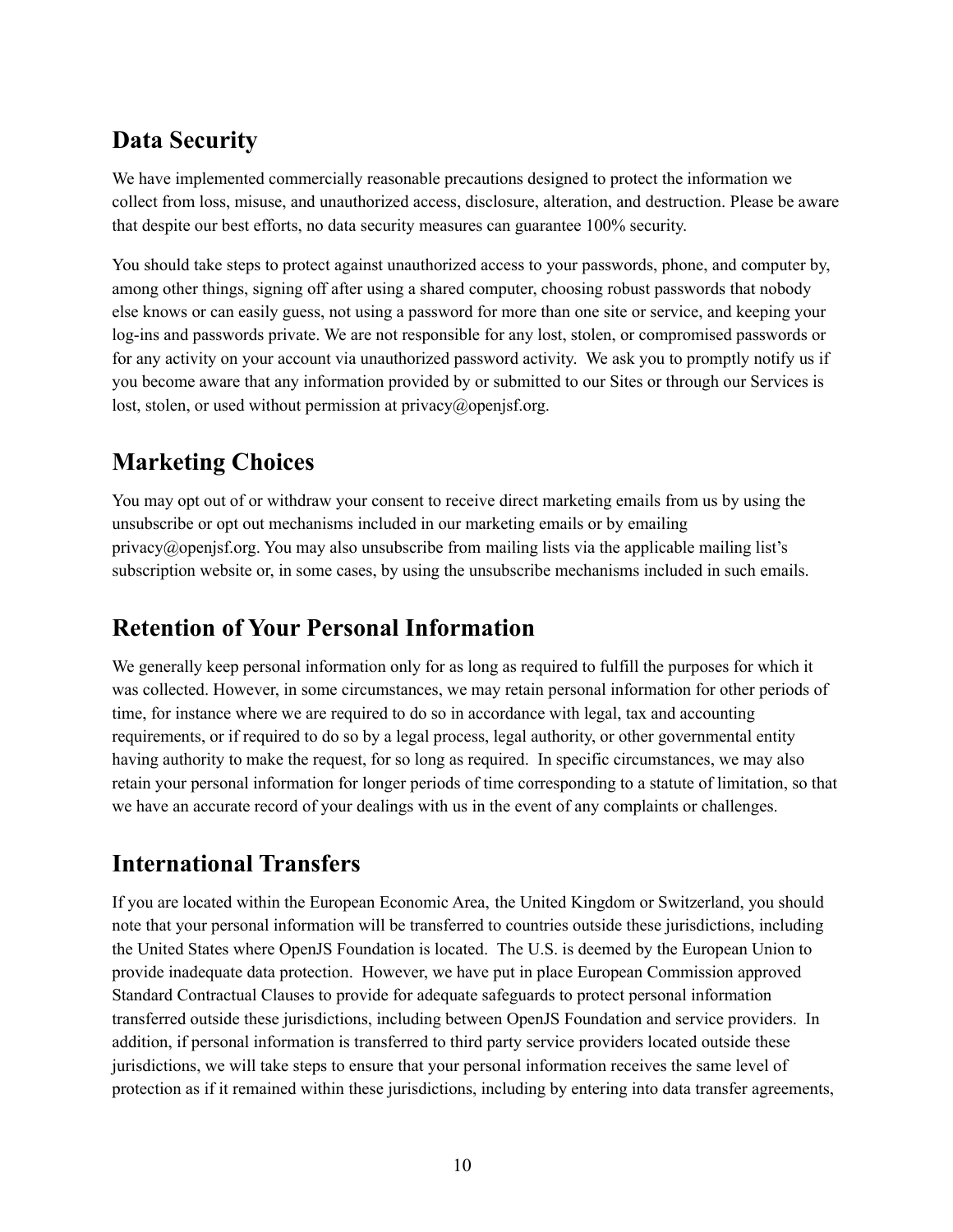using the European Commission approved Standard Contractual Clauses or other safeguards as approved by the European Commission. You have a right to obtain details of the mechanism under which your personal information is transferred outside of the EU by emailing gdpr@openjsf.org.

# **Children's Privacy**

Except as specifically indicated within a Site, we do not knowingly collect or solicit personal information from anyone under the age of sixteen (16), or knowingly allow such persons to register. If we become aware that we have collected personal information from a child under the relevant age without parental consent, we take steps to delete that information. Where we specifically indicate that we collect personal information from children under 16, we will obtain the parent or guardian's consent and provide adequate notice.

# **Links to Third Party Sites and Services**

The Sites may contain links to third party sites or online services. Please refer to the privacy policies of the relevant third party websites or services to find out more about how they process and handle personal information.

# **Your Rights**

Access and Amendment. You may contact our privacy coordinator, as set forth below, to access or amend your personal information.

Additional Rights. Individuals in the European Economic Area (and other jurisdictions where applicable) have additional rights under applicable law:

- to obtain a copy of your personal information together with information about how and on what legal basis that personal information is processed;
- to rectify inaccurate personal information (including to have incomplete personal information completed);
- to erase your personal information (in limited circumstances, such as where it is no longer necessary in relation to the purposes for which it was collected or processed);
- to restrict processing of your personal information under certain circumstances;
- to export certain personal information in machine-readable format to a third party (or to you) when we justify our processing on the basis of your consent or the performance of a contract with you and the processing is carried out by automated means;